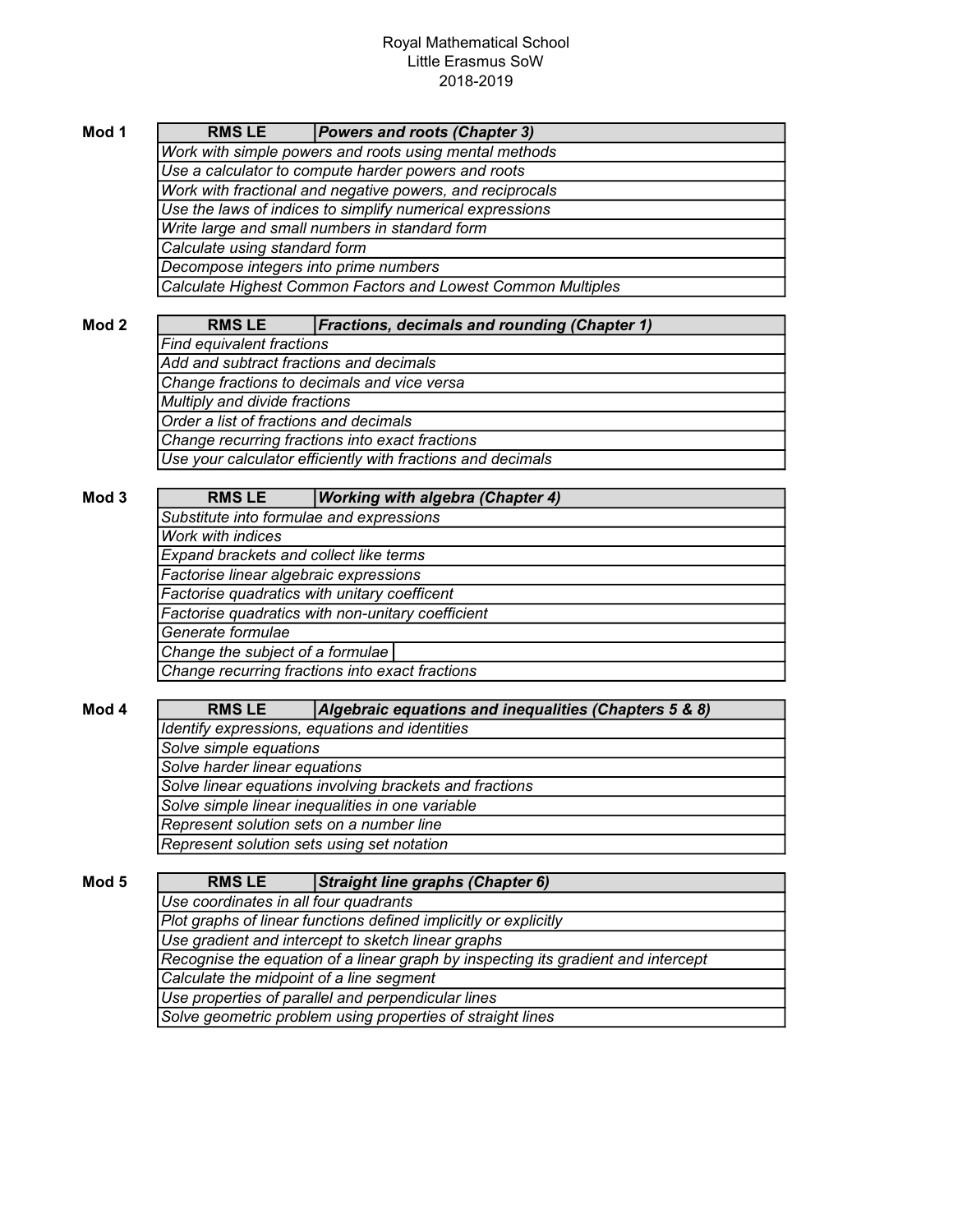## Royal Mathematical School Little Erasmus SoW 2018-2019

| Mod 6            | <b>RMSLE</b>                                                                                                      | <i><b>Inequalities (Chapter 8)</b></i>                                               |  |  |
|------------------|-------------------------------------------------------------------------------------------------------------------|--------------------------------------------------------------------------------------|--|--|
|                  | Solve linear inequalities in two variables                                                                        |                                                                                      |  |  |
|                  | Solve quadratic inequalities                                                                                      |                                                                                      |  |  |
|                  | Use inequalities to solve linear programming problems*                                                            |                                                                                      |  |  |
| Mod <sub>7</sub> | <b>RMS LE</b>                                                                                                     | <b>Simultaneous Equations (Chapter 7)</b>                                            |  |  |
|                  |                                                                                                                   |                                                                                      |  |  |
|                  | Solve simultaneous equations by inspection                                                                        |                                                                                      |  |  |
|                  | Solve harder simultaneous equations by algebraic elimination<br>Solve simultaneous equations by graphical methods |                                                                                      |  |  |
|                  |                                                                                                                   | Solve simultaneous equations by substitution*                                        |  |  |
|                  |                                                                                                                   |                                                                                      |  |  |
|                  | Solve problems using simultaneous equations                                                                       |                                                                                      |  |  |
| Mod 8            | <b>RMSLE</b>                                                                                                      | Pythagoras and Trigonometry Chapters 15 and 16)                                      |  |  |
|                  |                                                                                                                   | Use Pythagoras' theorem to test whether a triangle is right-angled                   |  |  |
|                  |                                                                                                                   | Use Pythagoras' theorem to find an unknown side in a right angled triangle           |  |  |
|                  |                                                                                                                   | Use Pythagoras' theorem to find the distance between two points on a grid            |  |  |
|                  |                                                                                                                   | Use Pythagoras' theorem to find simple three-dimensional problems                    |  |  |
|                  |                                                                                                                   | Use sine, cosine and tangent to find unknown lengths in right-angled triangles       |  |  |
|                  |                                                                                                                   | Use inverse functions to find unknown angles in right-angled triangles               |  |  |
|                  |                                                                                                                   | Solve multi-stage problems using sine, cosineand tangent                             |  |  |
|                  |                                                                                                                   | Use angle of elevation and angle of depression                                       |  |  |
|                  |                                                                                                                   |                                                                                      |  |  |
| Mod 9            | <b>RMSLE</b>                                                                                                      | Travel and other graphs (Chapter 10)                                                 |  |  |
|                  |                                                                                                                   | Use straight line graphs to model real-life situations                               |  |  |
|                  |                                                                                                                   | Draw graphs to represent rates of change, such as containers being filled with water |  |  |
|                  | Solve problems using travel graphs                                                                                |                                                                                      |  |  |
| <b>Mod 10</b>    | <b>RMSLE</b>                                                                                                      | <b>Degrees of accuracy Chapter 1</b>                                                 |  |  |
|                  | Round to any degree of accuracy                                                                                   |                                                                                      |  |  |
|                  | Round using significant figures                                                                                   |                                                                                      |  |  |
|                  | Calculate upper and lower bounds                                                                                  |                                                                                      |  |  |
|                  |                                                                                                                   | Use upper and lower bounds in calculations                                           |  |  |
|                  |                                                                                                                   |                                                                                      |  |  |
| <b>Mod 11</b>    | <b>RMSLE</b>                                                                                                      | <b>Working with shape and space (Chapter 11)</b>                                     |  |  |
|                  |                                                                                                                   | Know and apply basic angle properties including vertically opposite                  |  |  |
|                  | Use corresponding and alternate angles                                                                            |                                                                                      |  |  |
|                  | Work with angles in triangles and quadrilaterals                                                                  |                                                                                      |  |  |
|                  | Calculate interior and exterior angles of polygons                                                                |                                                                                      |  |  |
|                  | Find areas of triangles and quadrilaterals                                                                        |                                                                                      |  |  |
|                  | Calculate surface areas and volumes of solids                                                                     |                                                                                      |  |  |
|                  | Convert between systems of units                                                                                  |                                                                                      |  |  |
|                  |                                                                                                                   |                                                                                      |  |  |
| <b>Mod 12</b>    | <b>RMSLE</b>                                                                                                      | Circles, cylinders, cones and spheres (Chapter 12)                                   |  |  |
|                  | Calculate the circumference of a circle                                                                           |                                                                                      |  |  |
|                  | Calculate area of sectors                                                                                         |                                                                                      |  |  |
|                  | Use circle formulae in reverse                                                                                    |                                                                                      |  |  |
|                  | Find the surface area and volume of a cylinder                                                                    |                                                                                      |  |  |
|                  | Find surface area and volume of cones and spheres                                                                 |                                                                                      |  |  |
|                  | Obtain exact expressions for results in terms of pi                                                               |                                                                                      |  |  |